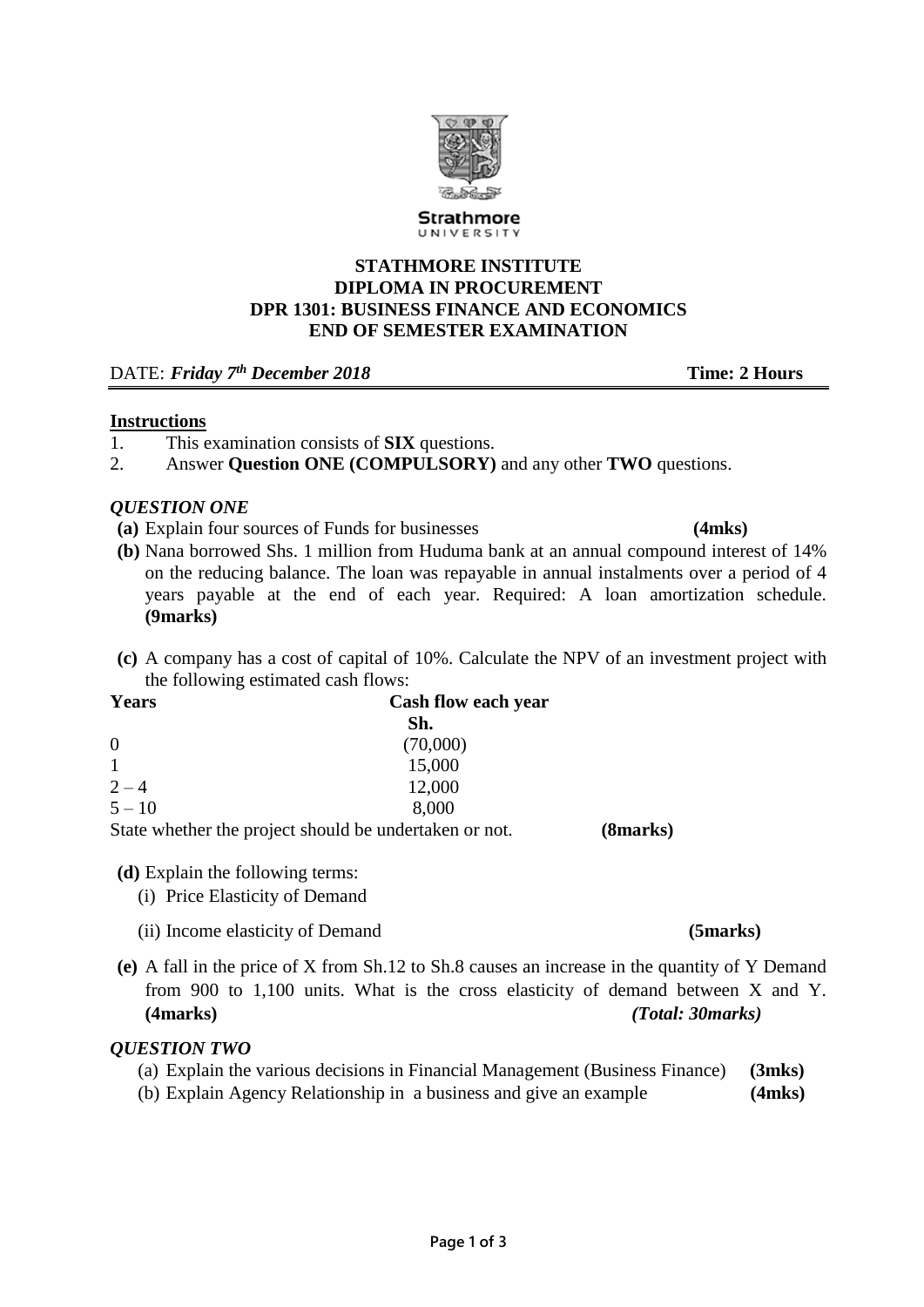The following information relates to Jionee supplies, a sole trader.

|                                                           | Sh.   |                   |
|-----------------------------------------------------------|-------|-------------------|
| Purchase of Raw materials                                 | 670   |                   |
| <b>Usage of Raw Materials</b>                             | 650   |                   |
| Revenue from sale of finished goods (all on credit)       | 2,500 |                   |
| Cost of sale of finished goods                            | 1,800 |                   |
| Average trade payables                                    | 140   |                   |
| Average raw materials inventories                         | 120   |                   |
| Average work in progress                                  | 100   |                   |
| Average finished goods inventories                        | 210   |                   |
| Average trade receivables                                 | 470   |                   |
| Required: What is the length of the operating cash cycle? |       | (8mks)            |
|                                                           |       | (Total: 15 marks) |

### *QUESTION THREE*

(a) Explain the term Weighted Average Cost of Capital (WACC) **(3mks)**

(b) Dabawa Ltd has the following capital structure which it considers optimal:

| oawa Liu nas the following capital |
|------------------------------------|
| 55%                                |
| 25%                                |
| 20%                                |
|                                    |

The following information is given:

- (i) The current Market price per share for the ordinary shares is Sh.25 and the floatation cost to raise new shares is Sh.5. The company has estimated the growth rate to be 10% into perpetuity.
- (ii) The current interest on loan is 9% before tax
- (iii) The company has issued 10% Sh.10 par value preference shares currently trading at Sh15 per share. The floatation cost is Sh.3 per share.

(iv) The company's tax rate is 30%/

**Required**: Calculate the Weighted Average Cost of Capital (WACC) **(12marks)**  *(Total: 15marks)*

## *QUESTION FOUR*

- (i) State four advantages and four disadvantages of a perfectly competitive market structure. **(8marks)**
- (ii) The following information relates to the demand of a commodity in relation to the income of a consumer:

| <i>Income</i> | Demand  |
|---------------|---------|
| (Sh.)         | (Units) |
| 15,000        | 16      |
| 29,000        |         |

Required: The income elasticity of demand of the commodity. Interpret your result **(3 marks)**

(iii)The demand and supply functions of a certain commodity are given as follows:

Qd=300 - 0.4p  $Qs = -400 + 0.6p$ 

Where:

Qd is the demand function. Qs is the supply function p is the unit price of the commodity. Required:

The equilibrium price and quantity of the commodity. **(4 marks) (***Total: 15marks)*